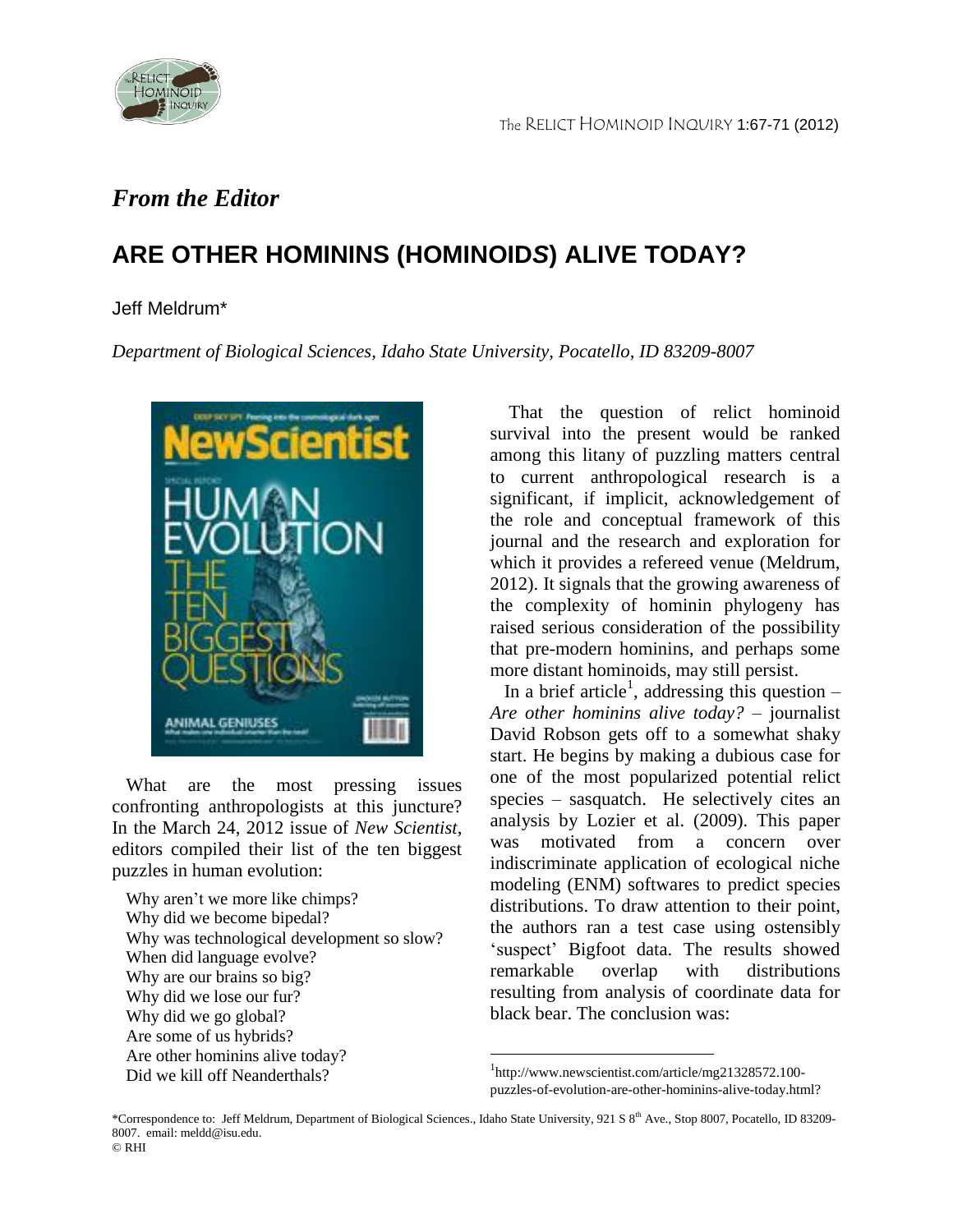"Thus, the two 'species' do not demonstrate significant niche differentiation with respect to the selected bioclimatic variables. Although it is possible that Sasquatch and *U. americanus* share such remarkably similar bioclimatic requirements, we nonetheless suspect that *many* [emphasis added] Bigfoot sightings are, in fact, of black bears."

Based on this, Robson, and very likely many readers, inferred that *all* sasquatch sightings are "simply a case of mistaken identity." Although this exercise appeared to have been undertaken rather tongue-in-cheek, in reality all three authors were actually quite interested in the Bigfoot phenomenon, and wanted to run these data through some ecological niche modeling (ENM) in order to see how it would come out.

"The results were actually remarkably consistent, both using the full dataset and just a subset for which footprint observations were available, and with points withheld to be used as check points. In fact, the ENM came out exactly how you would expect an ENM to look for a real animal fitting the description of a Bigfoot. But to get this published in the *Journal of Biogeography*, (and, I'm sure Jeff L. [Lozier] and Bill were thinking, to avoid the negative experiences you (Jeff M. [Meldrum]) have gone through in academia!), the paper had to be framed as "look how great the ENM can look even if you're using suspect data" (Aniello, pers. comm.).

 It is hardly surprising that models of distribution for sasquatch and black bear – two large 'omnivores' – should overlap. It must also be borne in mind that omnivory is a rather broad coarse category, and there are different ways for sympatric species to partition that generalized niche – baviorally, anatomically, and physiologically. For example, the masticatory adaptations (jaw mechanics and tooth morphology) of a black bear are ultimately derived from a carnivore ancestor with carnassial dentition and a relatively short gut for protein digestion. Sasquatch is presumably derived from a frugivore-folivore

primate ancestor. From descriptions it seems likely that its jaws and teeth reflect a durophagous adaptation for processing hard/tough food items prevalent in temperate forest habitats. Its described bulk would suggest a long gut with slow passage-time and abilities to handle plant secondary compounds, common to primates, making a distinct range of food resources available (Meldrum and Mionczynski, 2007). In these ways, two 'omnivores' could conceivably partition the niche and experience minimal competition in their overlapping distributions.

 Naturally there are bound to be cases of misidentification, when inexperienced or less critical witnesses attribute a flash of dark fur in the bush to a sasquatch. But to imply that *all* sightings can be rationalized and dismissed as encounters with black bears is hardly reasonable (Bindernagel, 2004). In spite of all the caveats about the unreliability of eyewitness testimony, there remains the fact that many qualified and experienced observers have had otherwise inexplicable experiences with a consistent phenomenon that has a remarkably rational ecological context.

 Robson next implies that the physical evidence for sasquatch is found wanting based on an identification of an alleged sasquatch hair sample as in fact bison (Coltman and Davis, 2005). This sweeping generalization based on a single case, glosses over the accumulating samples of primate-like hair that indeed defy attribution to recognized species. This can be said of not only samples attributed to sasquatch (Gragg et al., 2011), but has also been the case with hair samples from other corners of the globe, such as samples from Bhutan attributed to the yeti of the high forests of the Himalayas subjected to DNA analysis $^{2}$ .

 Obviously Robson cannot be expected to provide a comprehensive examination of the entire body of evidence, whether physical or trace, in two short paragraphs. Indeed many are surprised to learn of the extent and quality

 $\overline{a}$ 

<sup>&</sup>lt;sup>2</sup>http://www.newscientist.com/article/dn583-mystery-beast.html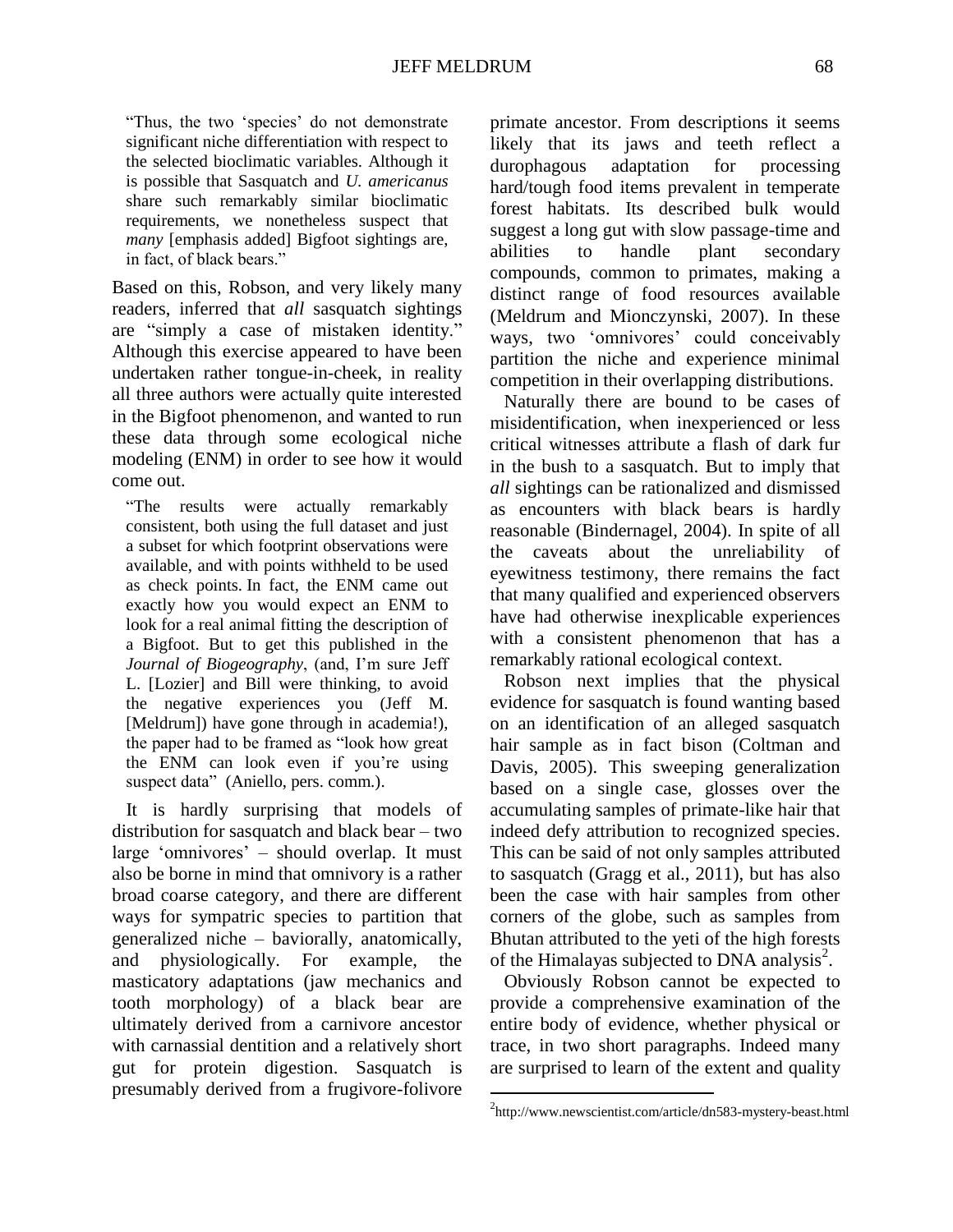of the evidence and context for sasquatch, and the various academics that have given it serious consideration (Meldrum, 2006). Robson's selectivity in presenting or spinning only two negative examples to characterize that body of evidence is questionable. In any case, Robson then turns to the more general possibility of relict hominoids globally:

"Nevertheless, a few scientists are willing to contemplate the idea that *Homo sapiens* is not alone. Jeffrey Meldrum at Idaho State University in Pocatello, points out that other hominin species coexisted alongside our ancestors for most of human history. That's not all. Our family tree can still surprise us, as happened with the discovery of *Homo floresiensis*, aka the "hobbit", nine years ago. This pint-sized hominin lived on the Indonesian island of Flores until 18,000 years ago."

 That our ancestors coexisted with other hominin species continues to gain scientific recognition. Having multiple species of our genus alive simultaneously in the distant past is now seen as the norm rather than the exception (Forth, 2005b).

 The discovery of *Homo floresiensis* threw this notion of coexistence into a new perspective. Not only did this novel species add to the past diversity of the hominin radiation, its fossil date of a mere 13,000 years ago [not 18,000 as reported by Robson] meant that it coexisted quite recently with members of our own species, modern *Homo sapiens*. Perhaps even more profound, it raised the very real possibility that this species might have persisted into the present (Brown et al., 2004).

 This was a major acknowledgement to those investigating the puzzle of relict hominoids. Paleoanthropologist Chris Stringer, of the British Museum of Natural History said to Henry Gee, a senior editor of *Nature*, "One of the first things I thought of, on learning about the Flores skeleton, was a possible parallel with the orang pendek." (Gee, 2004).

 The *orang pendek* is a possible relict hominoid in Malaysia. On the island of Flores,

the indigenous population, the Nage, refer to a similar diminutive hairy hominoid as the *ebu gogo*. Since hearing accounts of the ebu gogo, geochronologist Bert Roberts thinks it possible that *Homo floresiensis* still stalks the mountain forests of Flores (Forth, 2005b). Gregory Forth, who has studied the Nage folklore for over 20 years, agrees. He notes that "the ebu gogo may be grounded in some empirical, even hominological realty" (Forth, 2005a). He continued:

 "As amazing as it may seem, the speculation that something corresponding to *Homo floresiensis* could still be alive, or at least lived so recently to have made an imprint on local memory, is one that I believe can reasonably be taken as a point of departure for further anthropological, including enthnographic, investigation."

 Robson proceeds to point out that just two years ago came another surprise, when genetic analysis revealed a previously unknown species, the Denisovans, living in Siberia around 40,000 years ago (Reich, 2010). These hominins had large teeth and lived contemporary with modern humans and Neanderthals.

 To this is added the breaking news of yet another candidate hominin multiplying the litany of recent, if not relict, hominins. This one was discovered in the Red Deer Cave site in China, in sediments with dates spanning 14,500 to only 11,500 years ago (Curnoe et al., 2012). The most complete skull possesses a mosaic of primitive features, modern human-like features, and Neanderthal-like features, combined with some features unique to themselves. Although Curnoe et al. stopped short of diagnosing a new species of *Homo*, they apparently lean heavily toward that interpretation. Others' preliminary opinions on the status of these hominins are varied at present. Colin Groves, a member of the editorial board of the RHI, was quoted saying, "I think it is potentially very important, telling us something about a species close to us but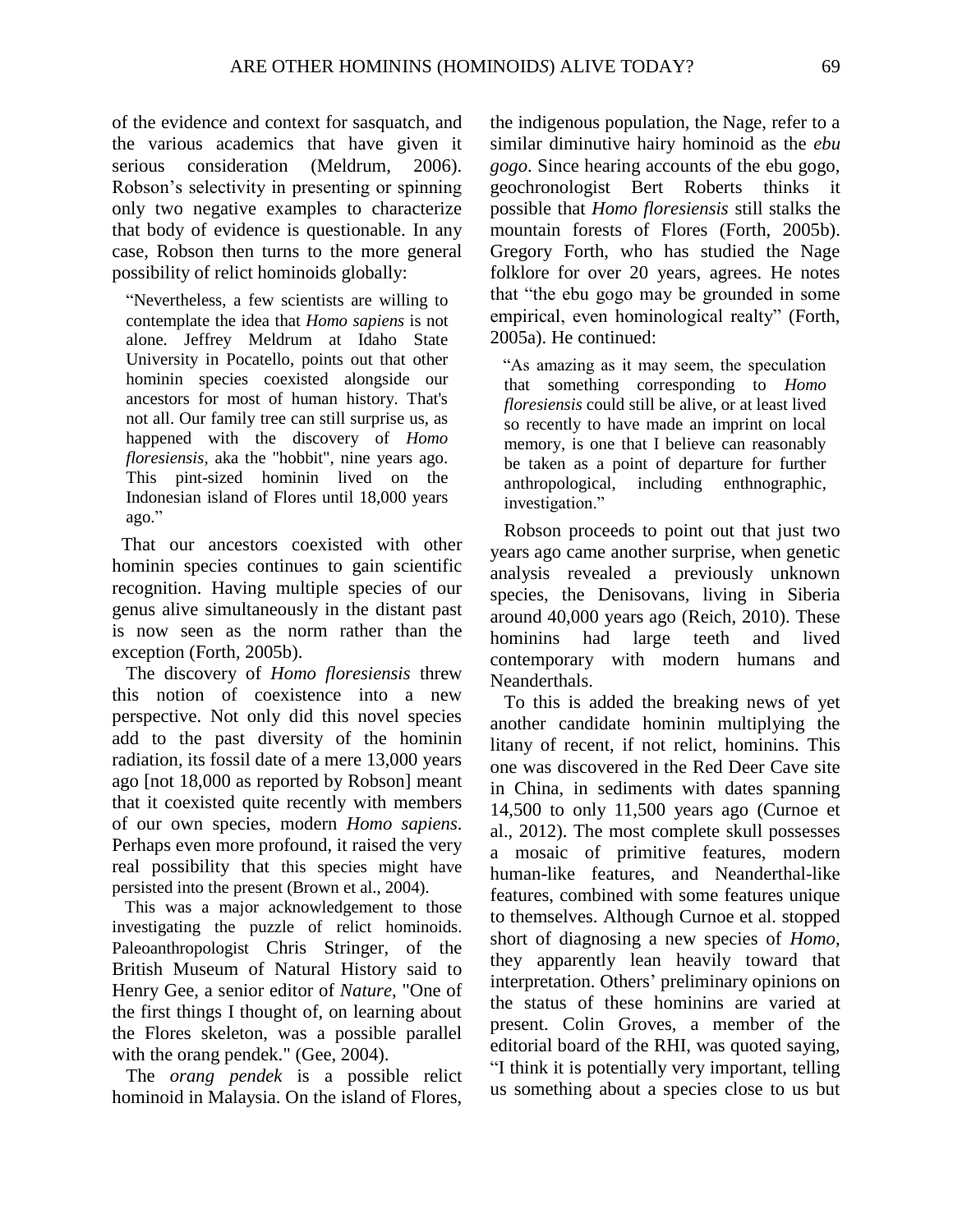not quite us" (Sydney Morning Herald).

In discussing his colleagues' reactions, Curnoe (2012) noted that had the remains been found to be 300,000 years old the reactions might have been quite different. It was the young age that was such a surprise. In this vein, he pointed to the conundrum created by this find – what is an early modern human that looks like those living more than 100,000 years ago in Africa, doing in China a mere 11,500 years ago, and looking very different than its contemporary east Asian neighbors? This quandary highlights the recurring theme of unexpectedly recent persistence of several pre-modern hominin lineages.



Red Deer Cave hominin skull. Credit: Darren Curnoe.

 Curnoe et al. point to other enigmatic finds that reflect increasingly complex scenarios of hominin evolution, which may indicate recent occurrences of archaic hominins, such as the Salkhit skull cap from northeast Mongolia, with a preliminary date of  $\approx 20,000$  years ago (Coppens et al., 2008; Kaifu and Fujita, 2012).



Salkhit skull cap from northest Mongolia (~20 ka).

 A remarkably complete specimen of a premodern hominin, displaying archaic features of the skull and skeleton, was recovered from the site of Lishu, just outside Beijing, China, with a preliminary date of  $\sim$ 12,000 – 20,000 years ago (Lu, personal communication), It is on display at the Peking University



Lishu skull (~12 – 20 ka). Credit: Jeff Meldrum